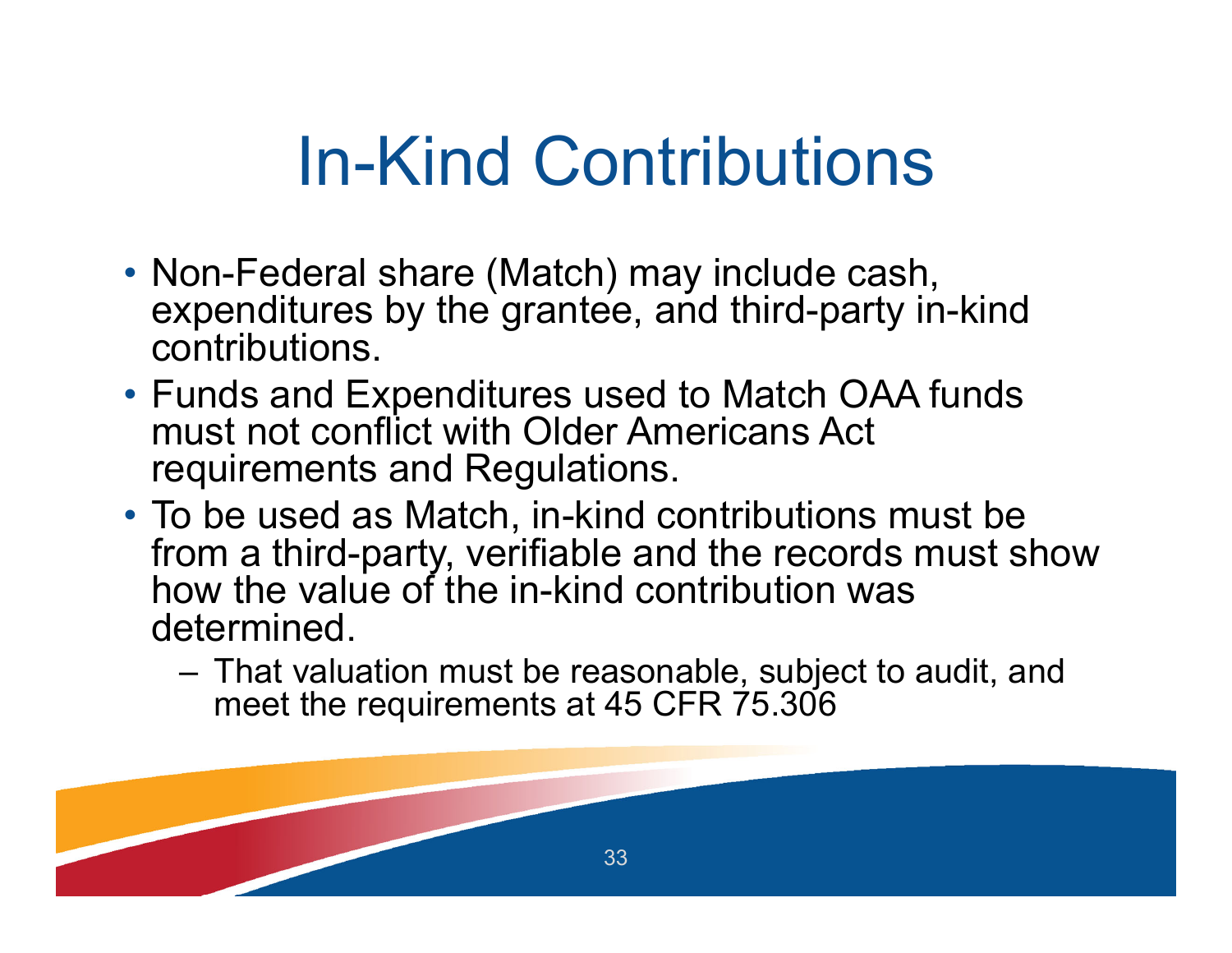## Examples of In-Kind Contributions

- volunteer services (a reasonable hourly rate applied to a volunteer's time multiplied by the number of hours he/she works). For example, advisory/grievance council members, kitchen help, servers, receptionist, HDM drivers;
- donated time of employees from other organizations (salaries or positions must not be supported by Federal funds);
- unpaid interns or fellows;
- donated supplies and loaned equipment;
- donated food from food banks, etc.;
- donated utilities;
- donated or discounted space;
- transportation services to and from nutrition sites, medical appointments, shopping trips, etc. provided from non-Federal sources.

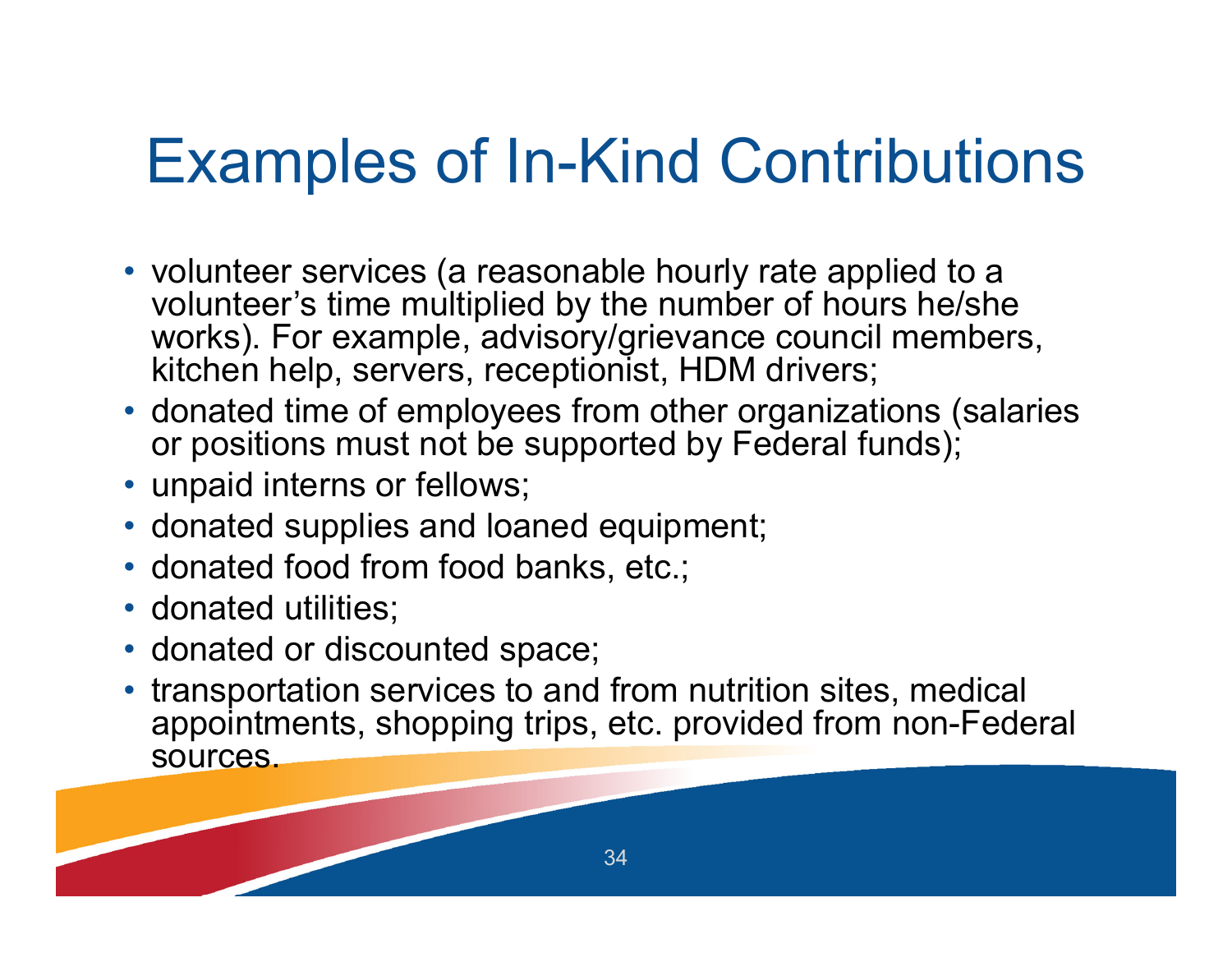## Voluntary Contributions

- • Voluntary Contributions May Not Be Used as Match
	- – Exception only for ARP - see notice of award terms and conditions
- • Voluntary Contributions Meet the Definition of Program Income

– 45 CFR 75.307